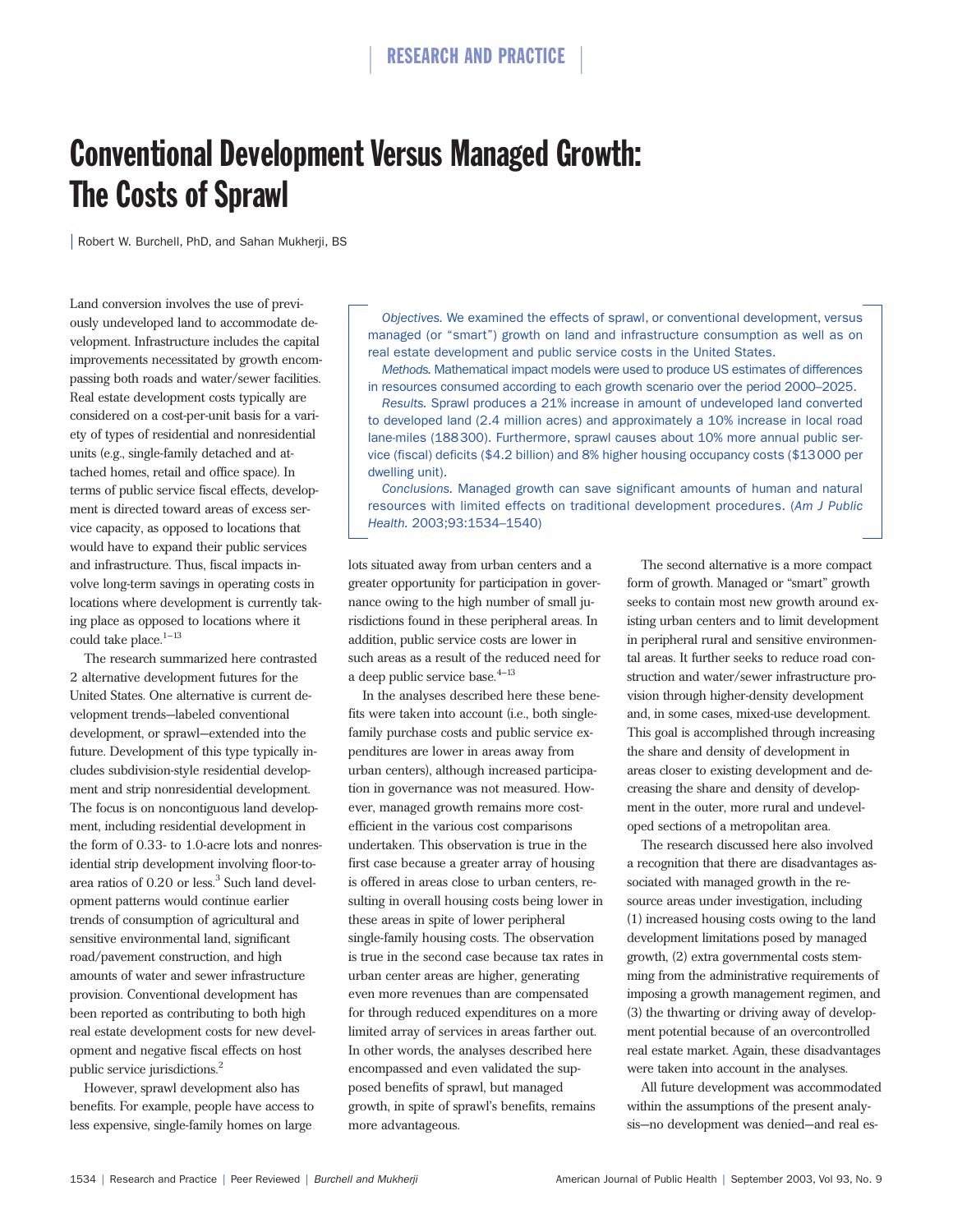tate development costs were found to be lower under managed growth. Thus, even after price increases in areas where development would be limited were accounted for, overall real estate development prices would be lower. Furthermore, encouraging development in areas where government is established decreases the costs of servicing this development. The excess capacity of public services found in these locations allows public services to be extended without the hiring of new personnel.

Finally, development incentives in the form of increased density were included in the managed growth scenario. These incentives provide an impetus for developers to build in areas closer to existing development. Reduced competition between developers building farther out ensures that many of those buying houses will continue to go there. These 2 benefits support the claims of equal development in a metropolitan area under each scenario. Development is not driven away.

Before examining the benefits of managed growth versus conventional development, it is necessary to ask, "Why is conventional development, with its resource consumption excesses, so popular?" The answer involves 3 considerations: market, policy, and personal. From a *market* perspective, as long as society is willing to provide adequate public services at a great distance from where these services currently exist at less than full cost to the recipient, single-family housing on large lots will be less expensive at greater distances from the center of a metropolitan area. To the degree that this development form continues to be desired, people will purchase in these locations. As this question relates to *policy,* if mortgage interest costs and real estate taxes continue to be tax deductible, and gasoline prices are maintained at low levels because the provision and upkeep of roads are not adequately represented in this tax, there will be a continued quest for unrestrained development in the United States.

Finally, from a *personal* perspective, if public safety is enhanced in peripheral locations and property taxes are lower because the social safety net need not be cast as wide, again the quest for peripheral development will continue. Market, policy, and personal choices support conventional development or sprawl

because resources are relatively plentiful and no one is advocating for society's needs. Individual maximization is not societal maximization, and in the short run individual maximization involves bearable negative societal costs. However, these societal costs will increase as resources become scarce, and a different public mood will result.

# **METHODS**

# Models Used to Measure Resource **Differences**

The present analysis sought to determine 25-year (2000–2025) growth projections under the alternatives of conventional development and managed growth. The models used in the analysis create growth simulations and their effects on the basis of empirical relationships. Most of these are simple mathematical relationships that have been assembled through knowledge about how growth affects required resource supplies. These relationships are explained in more detail within each resource category.

The models begin with 2 identical projections of population and employment levels for a given US economic area made by Woods & Poole Economics Inc, a commercial vendor whose projection accuracy rates have been shown to be equivalent to those of the US census. Under alternative scenarios, different growth projections are made for different counties (the geographic unit of analysis in this study): rural and undeveloped counties are expected to experience more growth under conventional development, and urban and suburban counties are expected to experience more growth under managed growth. These projections are subjected to a housing model that changes them to different types of residential and nonresidential space and ultimately to land conversion, infrastructure, real estate development, and fiscal impact models that project land, road, and water/sewer infrastructure demands and housing/public service costs.

The resource requirements for nationwide growth over 25 years are large; thus, differences in resource consumption caused by alternative growth patterns are also large. Numbers are presented as they appear in terms of their mathematical extensions. As a result,

they are both large and detailed. The accuracy rate that surrounds these numbers is generally about 10%. Projections of effects are not rounded; one can verify the mathematical extensions produced by the impact of each development scenario.

## The County as the Geographic Unit of Analysis

Although the county is not a perfectly satisfactory geographic unit owing to size variations and the impossibility of controlling for intracounty development differences, the county used in this study to identify and analyze locations of residential and nonresidential development. The county was selected because (1) it is the smallest consistent noneducational unit of US government for which a large number of the demographic variables required for this analysis are consistently available; (2) a reasonable number of subdivisions of the United States as a whole are represented within this designation (approximately 3100 individual subjurisdictions); (3) projections of major demographic variables are available at this level; and (4) the problems of rapid growth and the economic and political incentives needed to redirect this growth increasingly require responses from governments of geographic areas that are larger than municipalities yet more accountable than regions with limited governance powers.

The limitations of using the county as a basic unit of analysis relate to size. We compensated for size differences by using county subunits (urbanized areas) to divide counties into smaller and different parts. Thus, even though the county is the basic unit of analysis, in about 1000 of the 3100 counties, subunits in the form of urbanized areas exist and are used as a centralized development area to redirect within-county growth. Intracounty growth is targeted toward urbanized areas and away from rural areas in the same way that intercounty growth is targeted to suburban and urban counties and away from rural and undeveloped counties. Thus, although the county is the focus of most projections, these projections actually incorporate subcounty areas in instances in which these areas were found to exist.

Any plausible redirection in growth from 1 area to another must account for existing eco-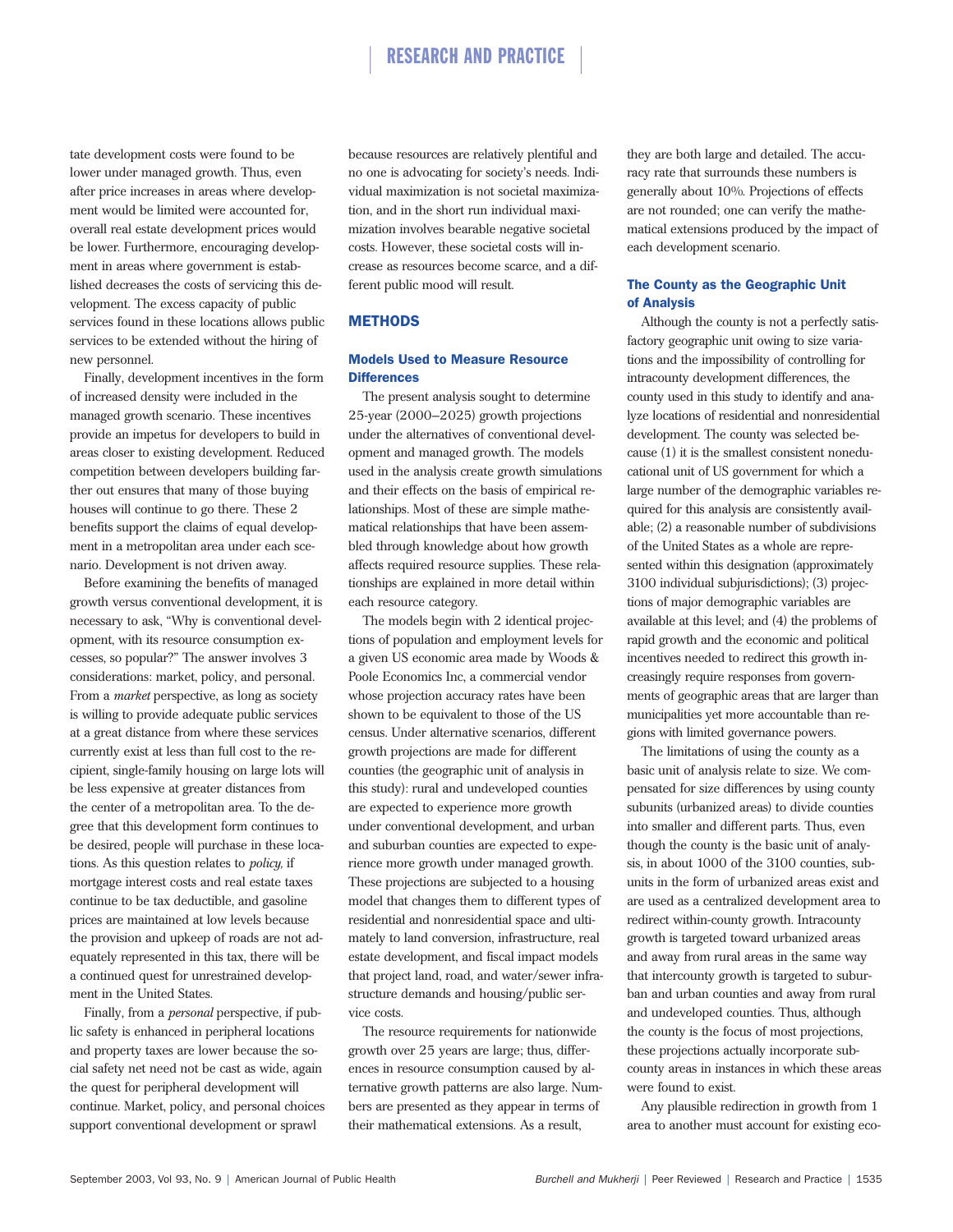nomic interrelationships among counties.<sup>1</sup> In other words, if households and jobs are to be directed elsewhere to control sprawl, those locations must fall within the commuting patterns that link households and jobs in a given area. The economic area aggregation developed by the Bureau of Economic Analysis fulfills this requirement. The economic area is one of the few data aggregations that merges metropolitan and nonmetropolitan locations into an economically related geographic area. It can be viewed as similar to an extended metropolitan area.

Within a given economic area, counties are classified according to their existing levels of development. The 6 land use development classifications are urban center, urban, suburban, rural center, rural, and undeveloped. These classifications, which are based on gross population density (population divided by surface area), identify a county as more or less developed relative to the other counties of its region and are an important consideration in determining where populations are to be redirected under the controlled growth scenario.<sup>2</sup> The gross density thresholds for the classifications vary according to state gross density groupings, which in turn differ by region of the country; for example, an urban location in New Jersey would have a gross density 10 times that of an urban location in Wyoming.

# Defining Sprawl Generically and Empirically in US Counties

One of the most difficult tasks of this research was, in fact, to identify and characterize the development of sprawl. These difficulties are compounded if an attempt is made to define sprawl empirically. Sprawl is lowdensity, leapfrog development characterized by strip form along major thoroughfares and tributaries at the periphery of a metropolitan area. In other words, sprawl is significant residential or nonresidential development in a relatively pristine setting. In nearly every instance, this development is low density, it has leapt over other development to become established in an outlying area, and its very location indicates that it is unbounded. This definition of sprawl is well documented in the planning literature. $4-13$  The definition of sprawl used in the present analysis was based on rapid and significant residential or nonresidential growth, or both, in rural and undeveloped counties. Numerous analyses of statistical population growth rates have defined the upper growth quartile as an indicator of significant growth or at least as separating significant and average growth. Here the upper quartile within an economic area was used to define significant growth.

All analyses of growth must contain both a relative and an absolute dimension. If absolute growth is taking place in a rural or undeveloped location at a multiple of the level of normal growth (in the present case, 160% of the national average absolute level), the location is defined as "sprawling," regardless of its relative rate of growth within the overall economic area. Therefore, sprawl is taking place in nonurban locations (rural and undeveloped counties) $<sup>1</sup>$  if either of the following</sup> sets of criteria are met: (1) the county's growth rate is in the upper quartile of the economic area's annual county household and employment growth rates, the county's growth rate exceeds the national average annual absolute growth rate, and the county's absolute level of growth exceeds 40% of the national average annual absolute growth, or (2) the county's absolute level of growth exceeds 160% of the national average annual absolute growth. Given this definition of when and where sprawl takes place, sprawl will occur in 742 of 3091 counties during the 25-year projection period (2000–2025), or 24% of all counties in the United States. In addition, although sprawl development may be present in a significant sense in only 24% of counties, it will affect about 13.1 million of the 23.5 million new households projected for the period 2000 to 2025.

# The Alternative Growth Scenario: Managed Growth

Managed growth is defined as limiting a significant share of development to alreadydeveloped counties or to areas as close to already-developed locations as possible. This limiting process takes place in 2 ways. The first method limits the amount of growth taking place in the outer counties of an economic area by redirecting it to inner counties. This is accomplished by establishing an urban growth boundary around the developed (urban and suburban) counties and allowing

only a portion of the growth to occur in the less developed (rural and undeveloped) counties (intercounty sprawl control).

A second method of limiting sprawl curtails the outward movement of growth in a single county (intracounty sprawl control). This is accomplished by establishing an urban service area in a county and containing most of the growth within that area. A boundary is established around the existing concentration of growth (the urbanized area), and the remainder of the county is "protected" from significant development owing to the unavailability of adequate public services. These 2 methods of limiting sprawl combine to form the managed growth scenario. Over the 25-year projection period 2000 to 2025, the United States will grow under either scenario by 23.5 million households and 49 million jobs.

Table 1 summarizes redirections of households and jobs under the controlled growth scenario. Overall, 11% of new households and 6% of new jobs are directed away from counties that are sprawling (rural and developing counties experiencing significant residential or nonresidential growth). These percentages may seem relatively low, but they represent 2.6 million households and 3.1 million jobs. Redirection allows reductions in sprawl in a significant number of counties while basically maintaining market-driven preferences in terms of locations of households (see Table  $1$ ).<sup>1</sup>

### RESULTS AND DISCUSSION

### Land Conversion

Given projections under the conventional development scenario, over the next 25 years, the United States will convert 18.8 million acres of land to build 26.5 million new housing units and 26.5 billion square feet of new nonresidential space. Land will be converted at a rate of approximately 0.6 acres per residential unit and 0.2 acres per 1000 square feet of nonresidential space.

Land conversion requirements were determined by translating household and employment projections into demands for residential and nonresidential land. The model uses different housing types, development locations, and densities for conventional (sprawl) development and managed growth to calculate the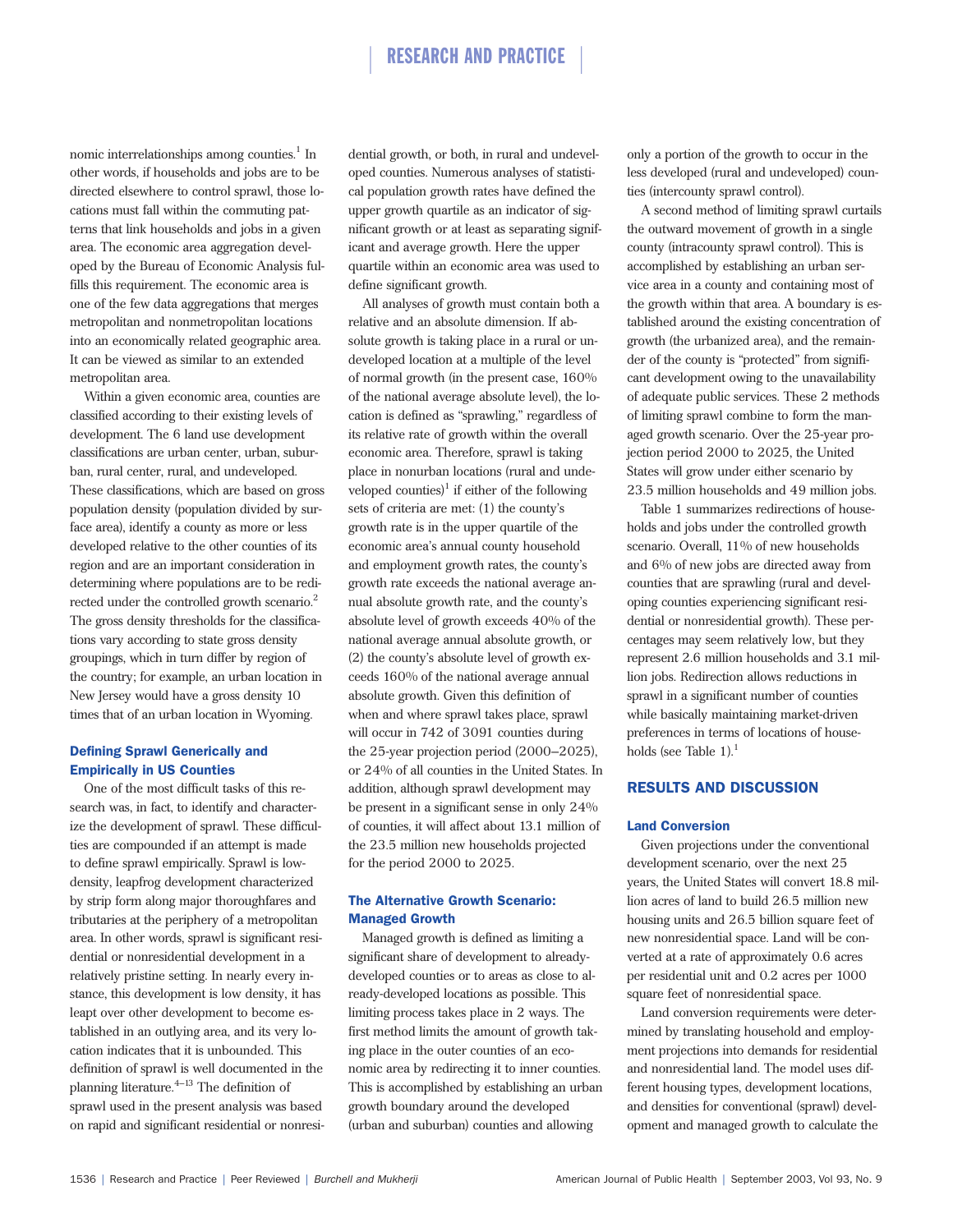# **TABLE 1—Managed Growth: Household and Employment Redirection Summary, by Region, United States, 2000–2025**

|                               | Northeast | South | Midwest | West  | Total |
|-------------------------------|-----------|-------|---------|-------|-------|
| Households                    |           |       |         |       |       |
| Projected growth (thousands)  | 1476      | 10664 | 3450    | 7865  | 23454 |
| Redirected growth (thousands) | 2102      | 1138  | 298     | 915   | 2561  |
| Redirected growth, %          | 14.2      | 10.7  | 8.6     | 11.6  | 10.9  |
| Percentage of US total        | 8.2       | 44.5  | 11.6    | 35.7  | 100.0 |
| Jobs                          |           |       |         |       |       |
| Projected growth (thousands)  | 6049      | 19022 | 10457   | 13890 | 49418 |
| Redirected growth (thousands) | 422       | 915   | 462     | 1338  | 3137  |
| Redirected growth, %          | 7.0       | 4.8   | 4.4     | 9.6   | 6.3   |
| Percentage of US total        | 13.5      | 29.2  | 14.7    | 42.6  | 100.0 |
|                               |           |       |         |       |       |

*Note.* Data were derived from the Center for Urban Policy Research, Rutgers University.

### **TABLE 2—Projected Land Savings Under the Managed Growth Scenario: Intercounty and Intracounty Redirections of Growth, by Region, United States, 2000–2025**

| Region    | <b>Total Savings (acres)</b> | <b>Intercounty Savings</b><br>(acres), No. (%) | <b>Intracounty Savings</b><br>$(\text{acres})$ , No. $(\%)$ |
|-----------|------------------------------|------------------------------------------------|-------------------------------------------------------------|
| Northeast | 282853                       | 172 276 (60.8)                                 | 110 985 (39.2)                                              |
| Midwest   | 439 446                      | 199 308 (45.4)                                 | 240 134 (54.6)                                              |
| South     | 2139017                      | 1249296 (58.4)                                 | 889 721 (41.6)                                              |
| West      | 1140915                      | 786809 (69.0)                                  | 354 107 (31.0)                                              |
| Total     | 4002231                      | 2407688 (60.1)                                 | 1594947 (39.9)                                              |

*Note.* Data were derived from the Center for Urban Policy Research, Rutgers University.

total amount of land converted under each development alternative.<sup>2,4-18</sup> The process also accounts for both vacancy and additional land development requirements (e.g., roads/ utilities, open spaces) that consume extra land. The model determines land conversion numbers by multiplying the prevailing density in each location by the number of development units destined for that location.

More than one fifth of this land conversion (21.3%) could be avoided through simple managed growth techniques without compromising types or location of growth or altering housing markets. About 2.4 million acres are projected to be saved by employing the equivalent of an urban growth boundary in economic areas to direct growth away from rural and undeveloped counties to more highly developed urban and suburban counties (Table 2). An additional 1.6 million acres

are projected to be saved through the use of within-county urban service areas to direct development away from undeveloped to developed areas.

# Water and Sewer Infrastructure

Water and sewer infrastructure demand calculations involve mathematical relationships between the number of units produced by type and their service through water and sewer laterals. Multifamily units are served by fewer laterals and require fewer outdoor sprinklers and less water use than singlefamily units. To the degree that types of units vary according to development scenario, so too do water/sewer demand and lateral use.

During the period 2000 to 2025, under conventional development, the United States is projected to expend just under \$190 billion in providing necessary water and sewer infrastructure to primarily single-family detached subdivisions and associated single-use nonresidential developments (Table 3). Water and sewer systems will have to be expanded to accommodate the more than 18 billion gallons of additional water and sewer capacity needed. These delivery and collection systems under traditional development will require in excess of 45 million laterals (or equivalents) to service new residential and nonresidential structures. Much of this projected infrastructure requirement and its attending costs can be avoided through the more-compact growth patterns resulting from a managed growth regimen.  $^{\!2,4-13,18,19}\!$ 

With both intercounty and intracounty managed growth measures in place, more than 150 million gallons of water and sewer demand per day are projected to be saved without residential or nonresidential users being deprived of this fundamental utility. No

# **TABLE 3—Projected Water and Sewer Infrastructure Under Conventional Development and Managed Growth Scenarios, by Region: United States, 2000–2025**

|           | <b>Total Water and Sewer</b><br>Demand, gal/d (Millions) |                   |                          | <b>Total Water and Sewer</b><br>Laterals (Thousands) |                   |                           | Total Infrastructure<br>Costs, \$ (Millions) |                   |                        |
|-----------|----------------------------------------------------------|-------------------|--------------------------|------------------------------------------------------|-------------------|---------------------------|----------------------------------------------|-------------------|------------------------|
| Region    | Conventional<br>Development                              | Managed<br>Growth | Demand<br><b>Savings</b> | Conventional<br>Development                          | Managed<br>Growth | Lateral<br><b>Savings</b> | Conventional<br>Development                  | Managed<br>Growth | Cost<br><b>Savings</b> |
| Northeast | 1451                                                     | 1444              |                          | 3406                                                 | 3068              | 338                       | 16015                                        | 14751             | 1264                   |
| Midwest   | 2935                                                     | 2915              | 21                       | 7110                                                 | 6604              | 505                       | 30393                                        | 28839             | 1556                   |
| South     | 7942                                                     | 7870              | 72                       | 21 2 4 3                                             | 19116             | 2126                      | 84573                                        | 79026             | 5547                   |
| West      | 5794                                                     | 5737              | 56                       | 14108                                                | 12456             | 1652                      | 58786                                        | 54544             | 4242                   |
| Total     | 18121                                                    | 17965             | 156                      | 45867                                                | 41 245            | 4621                      | 189767                                       | 177160            | 12609                  |

*Note.* Data were derived from the Center for Urban Policy Research, Rutgers University.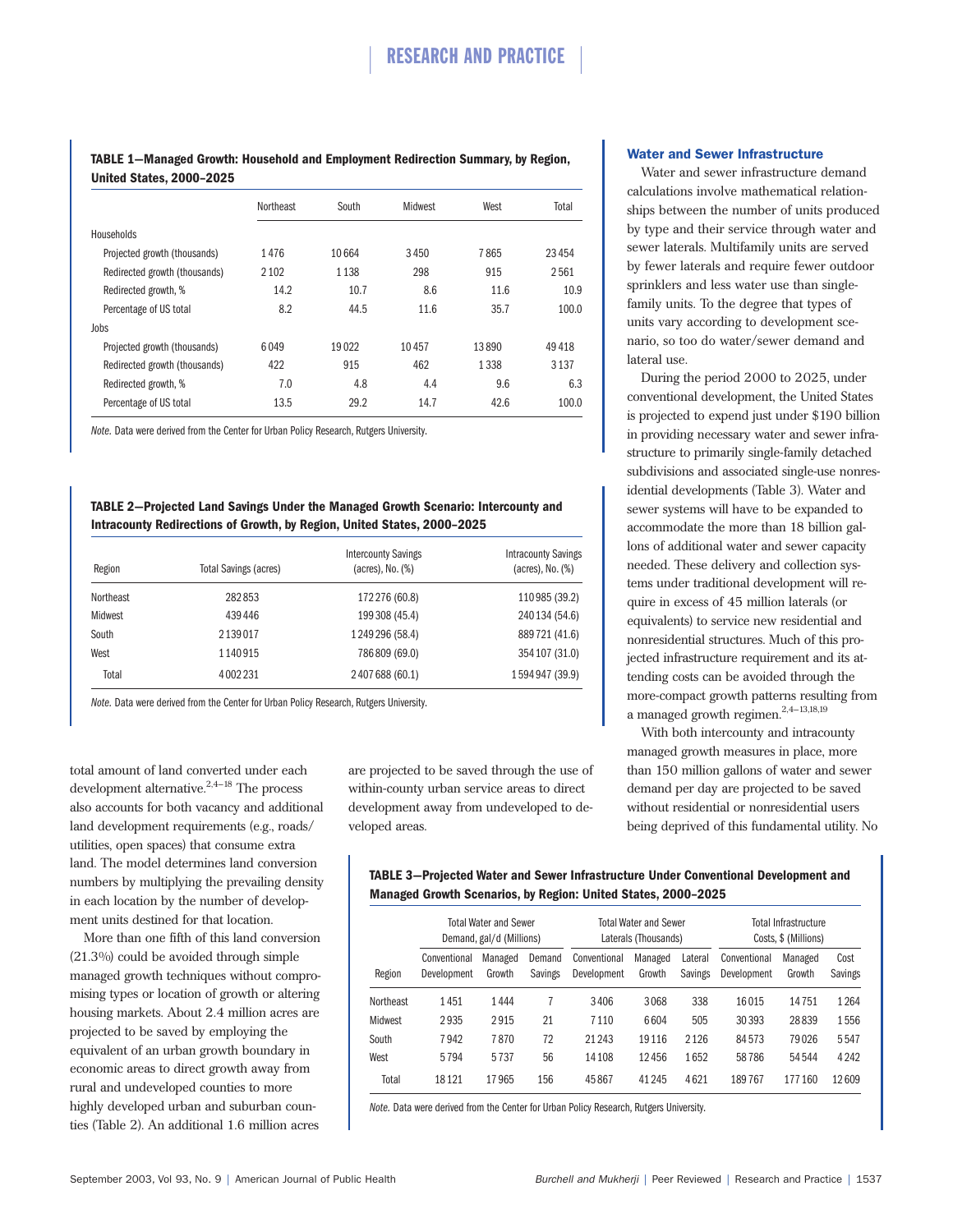domestic water use is curtailed; instead, buildings are situated in greater mass, and lawn sprinkling becomes less necessary or more efficient. The new development pattern, with more single-family attached and multifamily units, also allows for a less extensive delivery and collection system (street mains), resulting in lower tap-in fees. This reduced delivery system is determined by the mix of development and units served per water/sewer lateral in one location versus another. The combined cost savings of lower tap-in fees and 4.6 million fewer laterals project to an infrastructure savings of \$12.6 billion, or 6.6%, over the observation period (Table 3).

#### Local Road Infrastructure

The demand for additional lane-mile local road capacity is related to population distribution and density. The present model relates road density to population density on the basis of within-county historical incidence figures. Projected population density in 2025 and the derived relationship between lane-mile density and population density were used to establish an ideal lane-mile level for each area of a given county. The model then predicts the need for new road construction by comparing ideal lane-mile levels and existing levels found in a county. This comparison is made for each alternative, and a road cost per lane mile is applied to estimate future road costs. The model does not project the costs associated with land acquisition, bridge upkeep, or repair or upkeep of roads.<sup>2,4-13,19,20</sup>

Under conventional development, the United States is projected to spend more than

\$927 billion during the period 2000 to 2025 to provide necessary road infrastructure, amounting to an additional 2 million lane-miles of local roads (Table 4). Under managed growth, 1.9 million new lane-miles are projected, amounting to \$817 billion in local road costs.

Overall, a savings of 188300 lane-miles and \$110 billion could be achieved via managed growth patterns, which equates to a savings of 9.2% in terms of local lane-miles and 11.8% in terms of local road costs. Why are the savings not greater? Under either scenario, some development takes place in the outer and near-outer reaches of metropolitan areas, and local roads must be built. Even in the close-in areas where growth is directed under the managed growth scenario, local roads must often be widened by a lane in one or both directions to accommodate development, resulting in additional lane-miles.

### Local Public Service Costs

Fiscal impact models measure the revenues versus costs of development by tallying property tax, nontax, and intergovernmental revenues and pairing them against the per capita, per pupil, and per worker costs associated with development. Though development usually does not pay for itself (i.e., costs exceed revenues), costs are lower in areas close to urban centers owing to economies of scale, and revenues from new development are higher as a result of the price differential relative to existing units. Under conventional development in peripheral areas, the nation is projected to expend \$143.2 billion annu-

**TABLE 4—Projected Local Road Infrastructure Under Conventional Development and Managed Growth Scenarios, by Region: United States, 2000–2025**

|           |                             | <b>Total Lane-Miles Required</b> |         | Total Road Costs, \$ (Billions) |                   |         |  |
|-----------|-----------------------------|----------------------------------|---------|---------------------------------|-------------------|---------|--|
| Region    | Conventional<br>Development | Managed<br>Growth                | Savings | Conventional<br>Development     | Managed<br>Growth | Savings |  |
| Northeast | 288059                      | 281251                           | 6809    | 135.77                          | 129.57            | 6.20    |  |
| Midwest   | 4164                        | 266614                           | 17550   | 130.76                          | 122.15            | 8.61    |  |
| South     | 885944                      | 806955                           | 78989   | 376.99                          | 338.07            | 38.92   |  |
| West      | 586011                      | 501055                           | 84957   | 283.49                          | 227.52            | 55.98   |  |
| Total     | 2044179                     | 1855874                          | 188305  | 927.01                          | 817.31            | 109.70  |  |

*Note.* Data were derived from the Center for Urban Policy Research, Rutgers University.Alaska is not included in the West region.

ally for public services during the period 2000 to 2025 and will collect annual revenues in the amount of \$99.4 billion, resulting in an annual fiscal impact deficit of \$43.8 billion by 2025 (Table 5).<sup>2,4-13,21</sup>

Under managed growth, emphasizing development locations closer to urban centers, the nation is projected to expend \$139.2 billion annually in local public service costs, a decrease of \$4 billion (Table 5). Such a decrease in costs is possible because, under managed growth, more development will take place in already-developed areas where public services may be more expensive but the demand for such services can be absorbed more readily owing to the excess service capacity found there. This \$4 billion annual decrease can be paired against a similar aggregate annual revenue amount of approximately \$99.5 billion. Thus, in 2025, projections indicate a positive fiscal impact of \$4.2 billion (9.7%) annually under the managed growth versus the traditional development scenario. Thus, more-compact development or managed growth reduces the fiscal deficits traditionally associated with development.

# Sprawl and Real Estate Development **Costs**

Real estate costs in a particular location reflect the costs of accommodations. If there is only single-family development, costs tend to be higher. If there are multiple types of development, costs are often lower because there is better pairing of space with household size needs. Real estate development models monitor the number of households of various sizes being established in different locations and the array of housing choices found in those locations.

The average residential housing cost in the United States is projected to decrease from \$167038 to \$154035 (in constant 2000 dollars) under the managed growth scenario, lowering the average housing cost nationwide for new housing occupants under conventional development by \$13003, or 7.8% (Table 6). This decrease is largely the result of a proportionately greater mix of housing units and their costs in locations close to urban centers versus the mix found farther out. Ideally, the purchase prices paid by individual home buyers will reflect these savings. $2,4-13,22$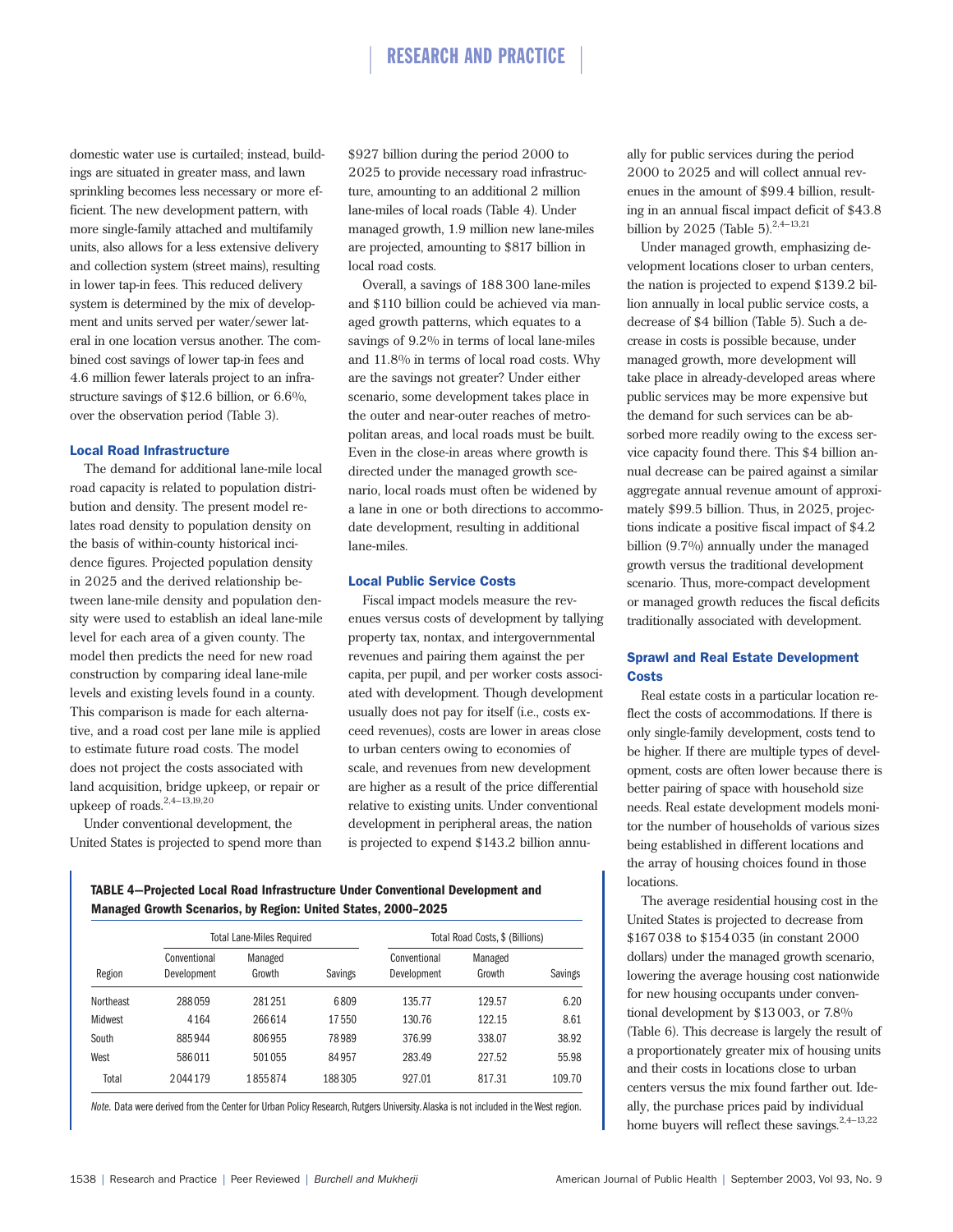# **TABLE 5—Projected Fiscal Impact Under Conventional Development and Managed Growth Scenarios, by Region: United States, 2000–2025**

|           |        | <b>Conventional Development</b><br>Scenario, \$ (Millions) |          |         | Managed Growth<br>Scenario, \$ (Millions) | Difference:<br><b>Conventional Minus</b> |                        |
|-----------|--------|------------------------------------------------------------|----------|---------|-------------------------------------------|------------------------------------------|------------------------|
| Region    | Costs  | Revenues                                                   | Impact   | Costs   | Revenues                                  | Impact                                   | Managed, \$ (Millions) |
| Northeast | 9329   | 11170                                                      | 1841     | 9252    | 12928                                     | 3676                                     | 1835                   |
| Midwest   | 18914  | 15352                                                      | $-3562$  | 18340   | 16339                                     | $-2001$                                  | 1561                   |
| South     | 58441  | 38845                                                      | $-19532$ | 57655   | 39062                                     | $-18531$                                 | 1001                   |
| West      | 56558  | 34023                                                      | $-22535$ | 53942   | 31 2 15                                   | $-22728$                                 | $-192$                 |
| Total     | 143242 | 99389                                                      | $-43788$ | 139 190 | 99544                                     | $-39583$                                 | 4 2 0 5                |

*Note.* Data were derived from the Center for Urban Policy Research, Rutgers University.

# **TABLE 6—Projected Property Development Costs per Unit Under Conventional Development and Managed Growth Scenarios, by Region: United States, 2000–2025**

|           | Conventional<br>Development Growth |                | Managed Growth |                | Residential<br>Savings |     | Nonresidential<br>Savings |     |
|-----------|------------------------------------|----------------|----------------|----------------|------------------------|-----|---------------------------|-----|
| Region    | Residential                        | Nonresidential | Residential    | Nonresidential | Units                  | %   | Units                     | %   |
| Northeast | 246418                             | 85705          | 228329         | 84277          | 18089                  | 7.3 | 1428                      | 1.7 |
| Midwest   | 150377                             | 73643          | 140907         | 72789          | 9470                   | 6.3 | 854                       | 1.2 |
| South     | 140118                             | 71945          | 128381         | 71033          | 11737                  | 8.4 | 912                       | 1.3 |
| West      | 196747                             | 77695          | 181793         | 77119          | 14954                  | 7.6 | 576                       | 0.7 |
| Total     | 167038                             | 75463          | 154035         | 74598          | 13003                  | 7.8 | 865                       | 1.1 |

*Note.* Data were derived from the Center for Urban Policy Research, Rutgers University.

### CONCLUSIONS

What is found after a significant effort to study sprawl and its effects? First, conventional development or sprawl is the dominant form of growth occurring in major metropolitan areas. Even in metropolitan areas where there is no net new growth, transferred growth (i.e., growth that shifts from one area to another) is of a sprawl type. Thus, in the United States as of 2000, there existed 3 basic conditions, and these conditions continue in many cases.

First, there are rural or undeveloped counties (approximately 2100) in which a small amount of growth, or no growth, is occurring. Growth is too inconsequential in these counties to be classified as sprawl, although its characteristics are clearly sprawl-like. Second, there are urban centers and urban or developed suburban counties (approximately 250) that are declining or growing slowly and, accordingly, are not sprawling. In these counties, growth is negative or marginal. Also included in this group are a few urban counties that are growing. However, most of the development occurring in these locations is not of the sprawl type. Finally, there are rural, undeveloped, or developing suburban counties (approximately 740) where nearly all growth is sprawl. In our effort to document the magnitude of sprawl and analyze its effects, we focused on this last group of counties.

There appear to be significant costs of sprawl growth, and some of these costs are measurable. Conventional development or sprawl is projected to consume land and various types of infrastructure to a level that managed growth will not. Conventional development also is projected to result in fewer positive fiscal effects (more costs and somewhat less revenue) than managed growth. Furthermore, conventional development does not come in a form that provides for significant amounts of attached or multifamily housing. Because a mix of housing types is often not provided, primarily single-family units on larger lots at the periphery of metropolitan

areas are chosen, and lower priced urban housing markets are not. Overall, housing costs are projected to be greater under conventional development.<sup>23</sup>

However, it is possible to accommodate growth in another way: a more centrally focused development pattern requiring fewer resources. This is managed growth.<sup>24</sup> Managed growth allows all development that would have taken place under conventional development to occur but directs that development to locations where public services can be provided more efficiently. This scenario results in appreciable savings in a relatively short period of time. Resources need not be as aggressively consumed, yet the amount of residential and nonresidential development is not altered. That is the message of this research.

Conventional development produces costs in dollar outlays and in resources consumed, and these costs are deceptively bearable in the short run. The benefits of unrestricted freedom of choice in regard to neighborhoods and lower housing costs seem worth the cost. In fact, they probably are. However, many of these benefits can be achieved through managed growth with little loss of freedom of choice or housing value and with significant savings of artificial and natural resources.

What is the importance of these findings to the public health community? The basis of the land use system in the United States is "police power"; everyone gives up a small portion of their property rights without compensation for the overall advancement of local public health safety and welfare. Current land use regulations promote public health by ensuring that there is enough air and light in structures and that ingress and egress are unencumbered. A new generation of land use regulations would promote public health, safety, and welfare by reducing the amount of land consumed, and this in turn would reduce the public dollars required for roads and infrastructure.

Rebuilding cities through redirecting growth would produce more-homogeneous resident populations in cities and suburbs, and thus a significantly lower amount of public funding would be required for either special needs or augmented public services in these areas. Future land use regulations promoting public health, safety, and welfare will